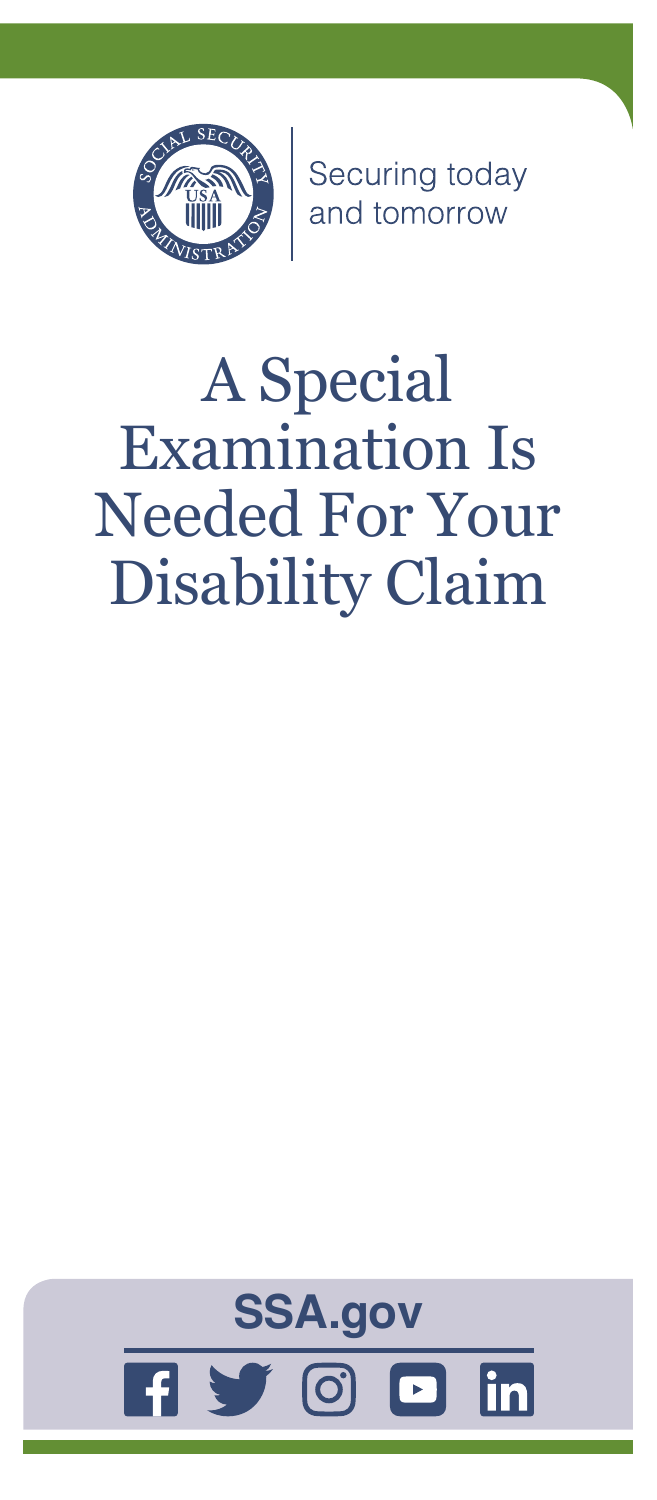After you apply for Social Security Disability Insurance benefits or Supplemental Security Income payments, sometimes you need to have special medical examinations or tests before we can decide whether you qualify.

The Disability Determination Services (DDS) in your state reviews your disability claim and makes the disability decisions for us. Sometimes, the employees there need more information before they can decide if you're disabled under Social Security law. So, they ask you to have a special exam or medical test that we'll pay for. We'll also pay for certain related travel expenses.

If a doctor who is not your regular doctor performs your exam or test, we can send a copy of the results to your doctor if you ask us.

### What should I do?

It's your responsibility to take the exam or test and cooperate with the doctor examining you. If you can't keep the appointment we made for you, let the state agency know right away. The contact phone number and address are provided with the letter you receive notifying you about the exam or test. If you don't let the state agency know that you can't keep the appointment, DDS will make a decision based solely on the information already available in your case. This may result in a decision that you're not disabled.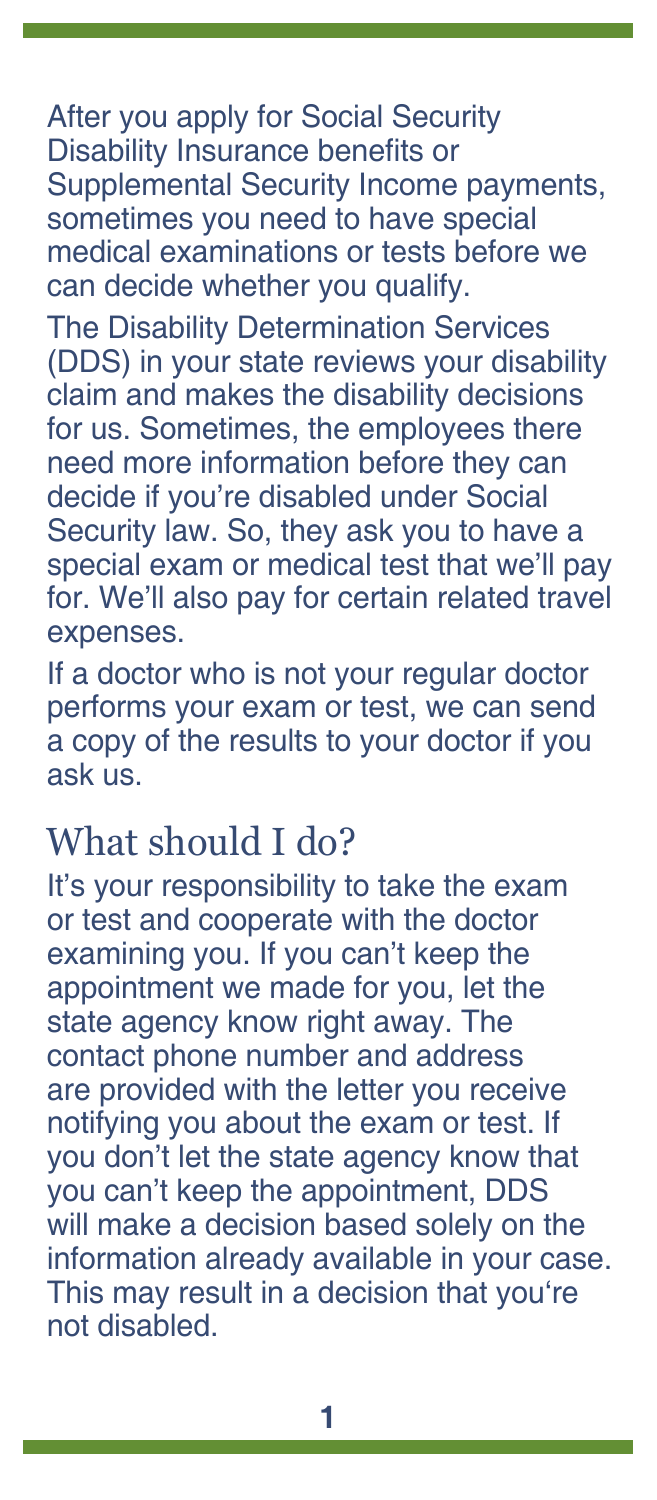# What will the doctor do?

The doctor (or other medical person) who sees you will only conduct the exam or test and get specific information requested by the state agency. The doctor will not take part in deciding whether you're disabled and he or she will not prescribe treatment or medication for you. The doctor will send a report of the exam or test to the state agency.

## What will the state agency do?

The state agency will review the doctor's report along with all of the other information in your case and make a disability decision. We'll send you a letter to tell you about the decision the state agency made on your case.

#### What if I do not agree with the decision?

If you don't agree with the decision, you have the right to appeal. Your letter will tell you how to appeal the decision.

#### Things to remember

- Confirm that you will attend the appointment. The exam or test requested is intended to provide additional information needed to help the state agency make a decision in your case.
- If you can't keep the appointment, you must let the state agency know right away. If you don't, the state agency may decide that you're not disabled.

**2** *(over)*